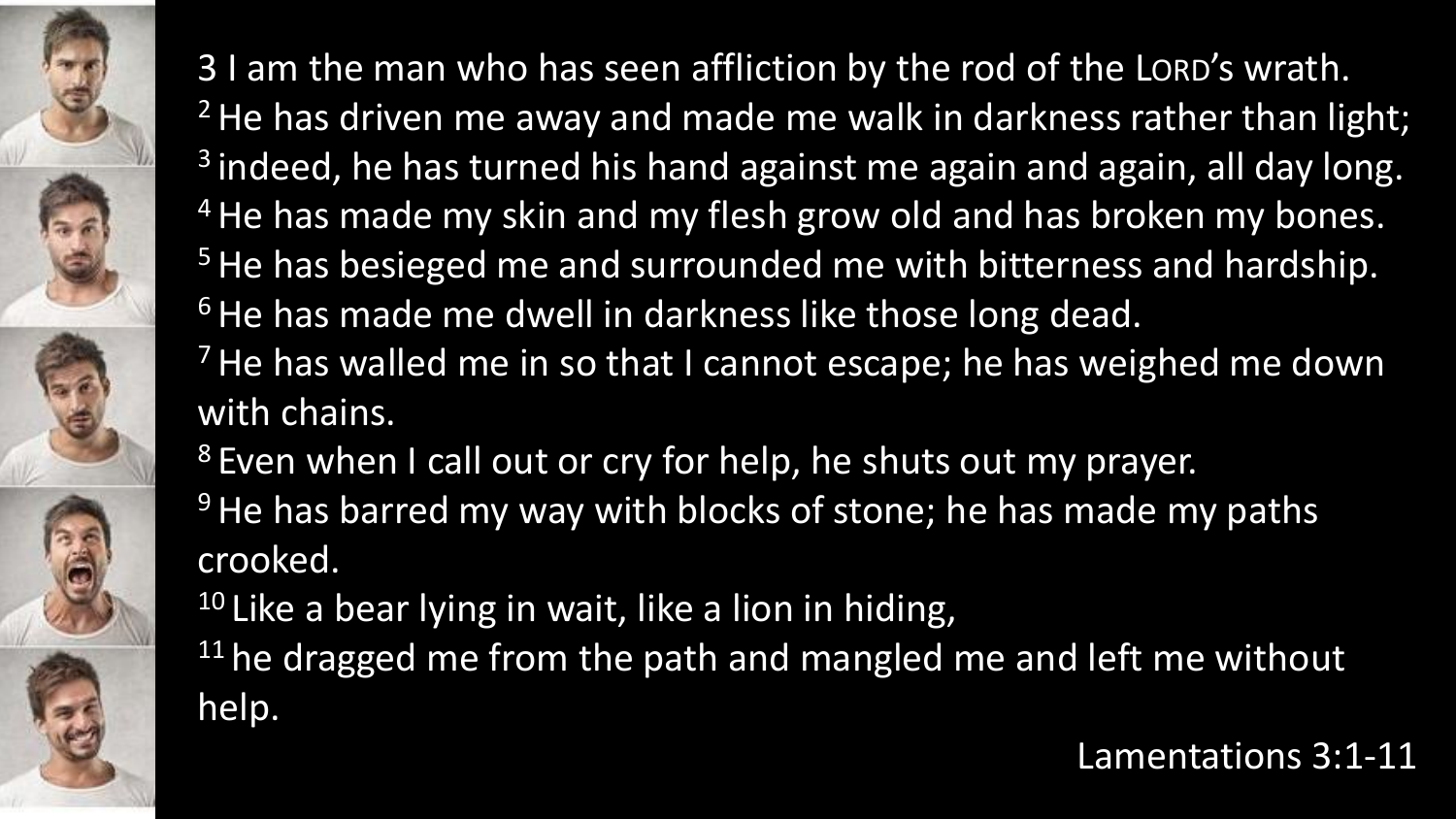





### 18 So I say, 'My splendour is gone and all that I had hoped from the LORD.' Lamentations 3:18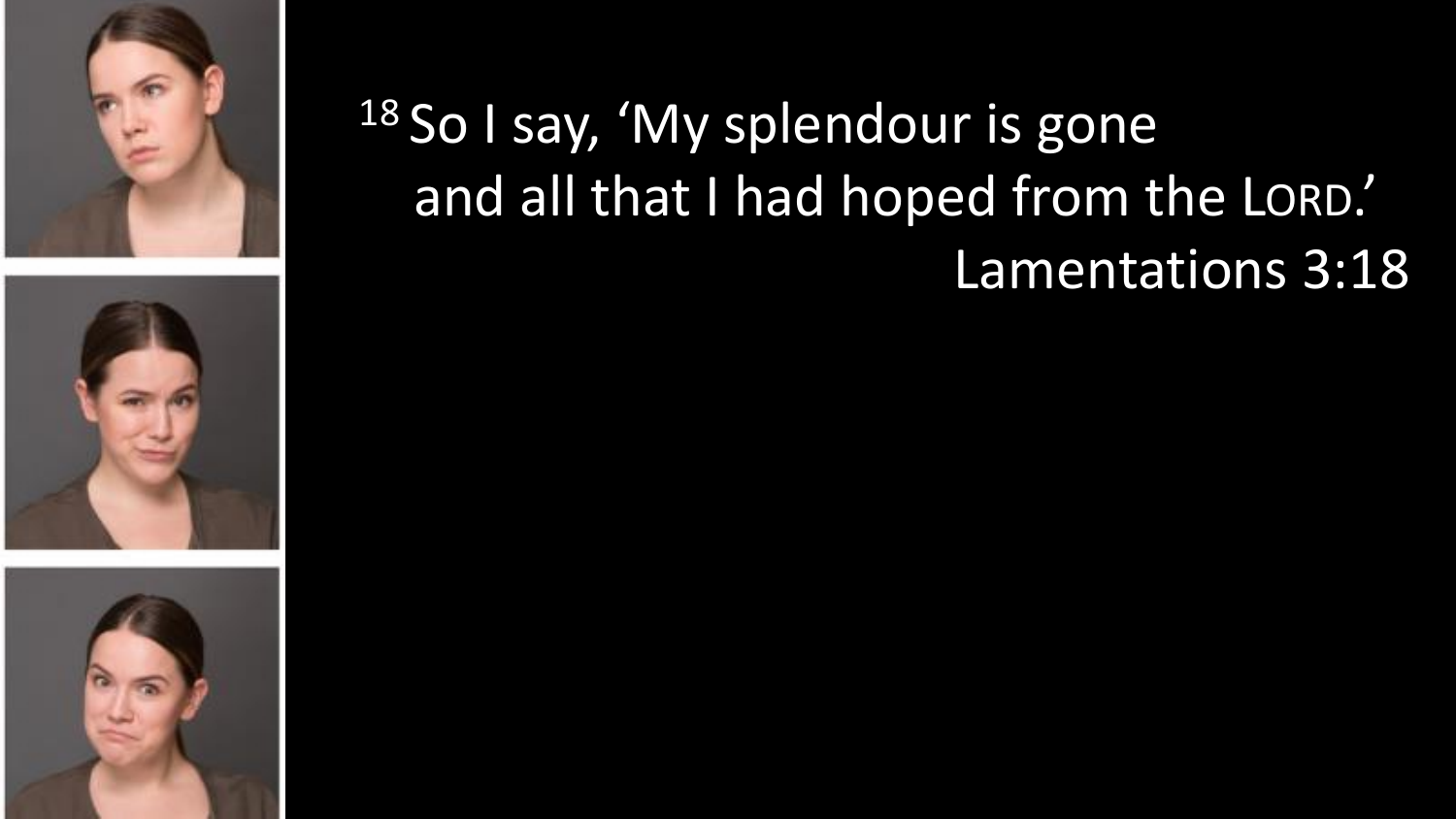## <sup>19</sup> I remember my affliction and my wandering, the bitterness and the gall.

- 20 I well remember them, and my soul is downcast within me.
- <sup>21</sup> Yet this I call to mind and therefore I have hope: <sup>22</sup> Because of the LORD's great love we are not consumed, for his compassions never fail. <sup>23</sup> They are new every morning; great is your faithfulness.

 $24$  I say to myself, 'The LORD is my portion; therefore I will wait for him.'

#### Lamentations 3:19-24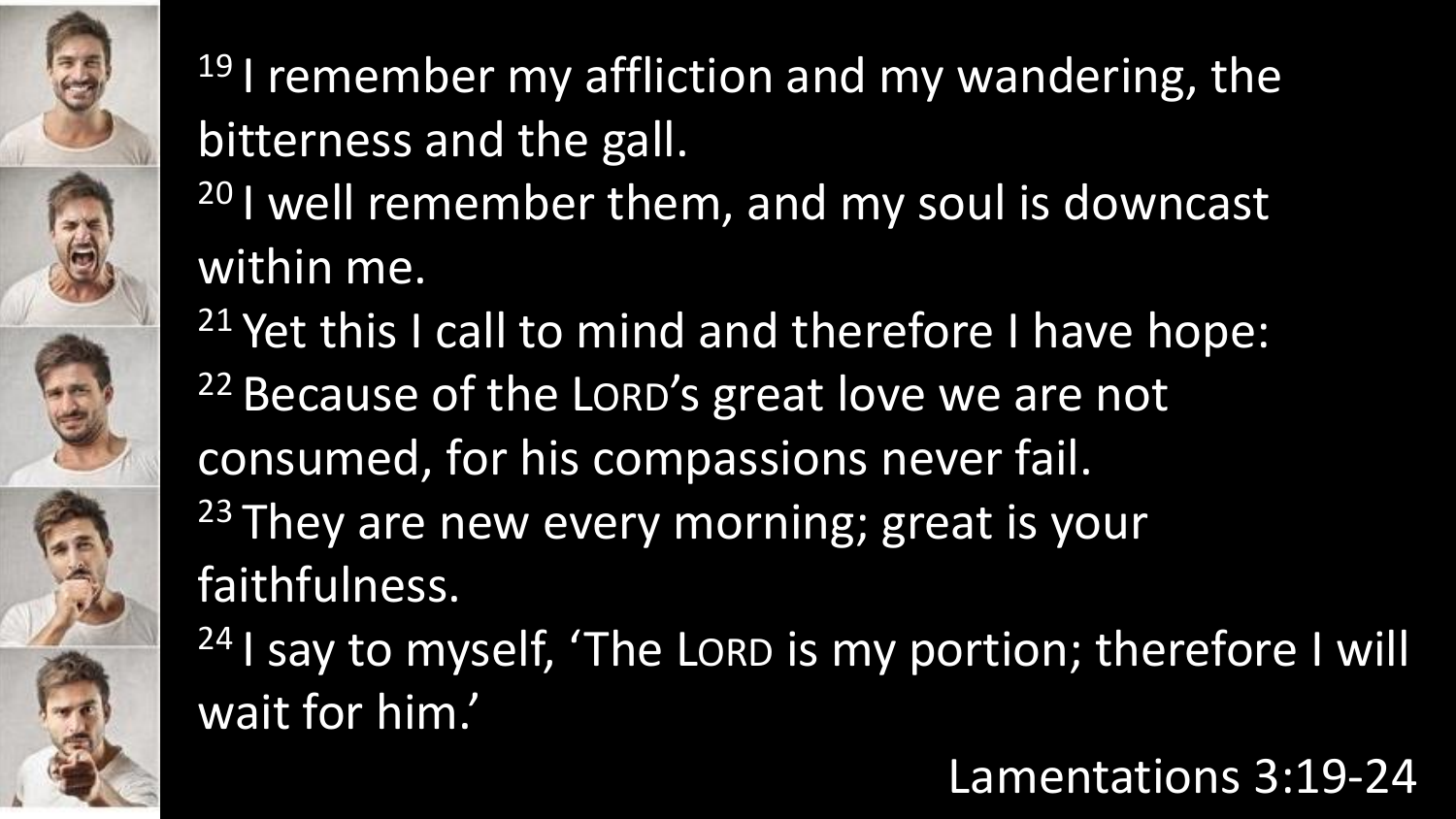





Do you agree that it's not your circumstances that determine how you feel, but how you see those circumstances?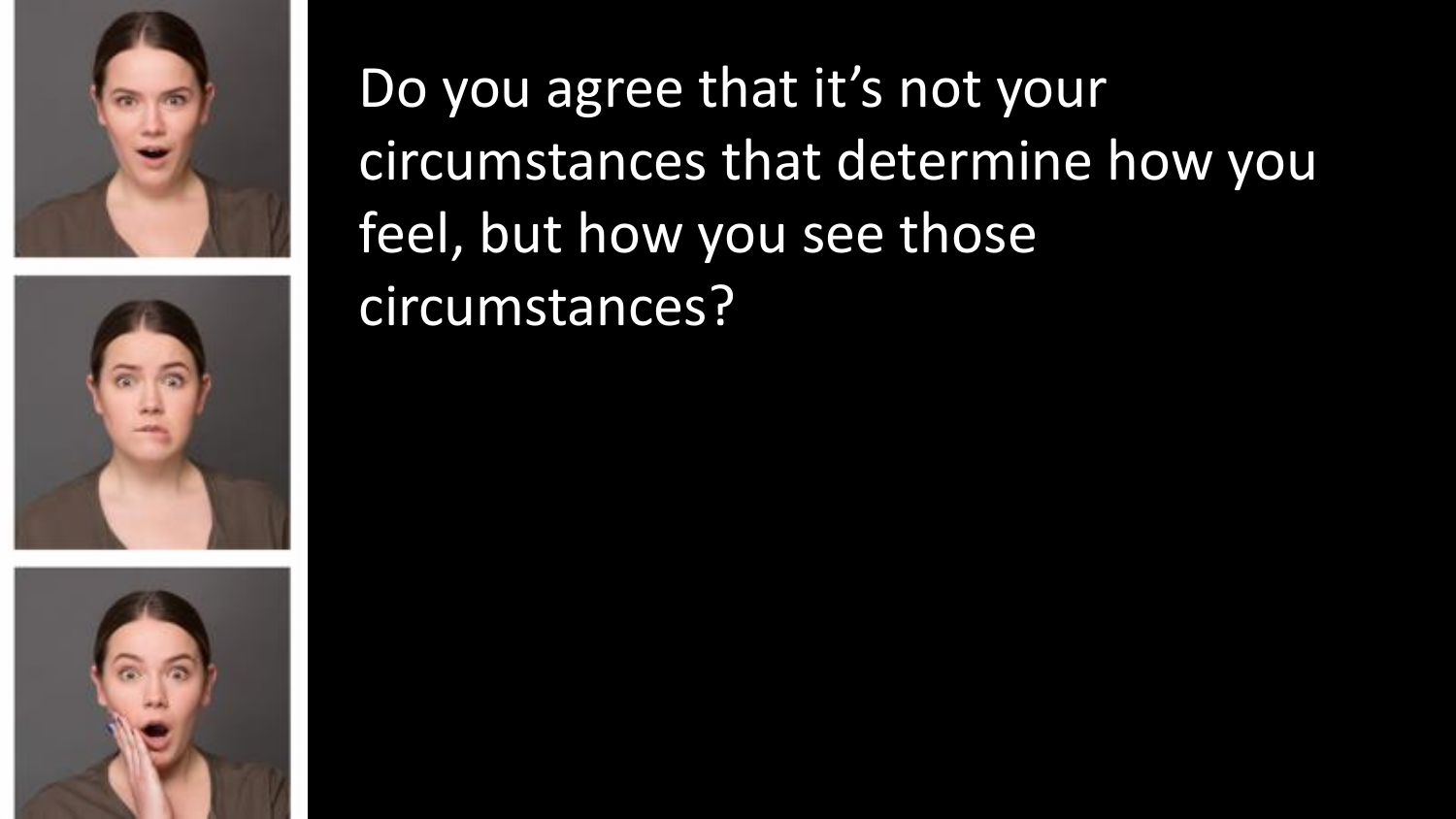

## 17 Now that you know these things, you will be blessed if you do them.

John 13:17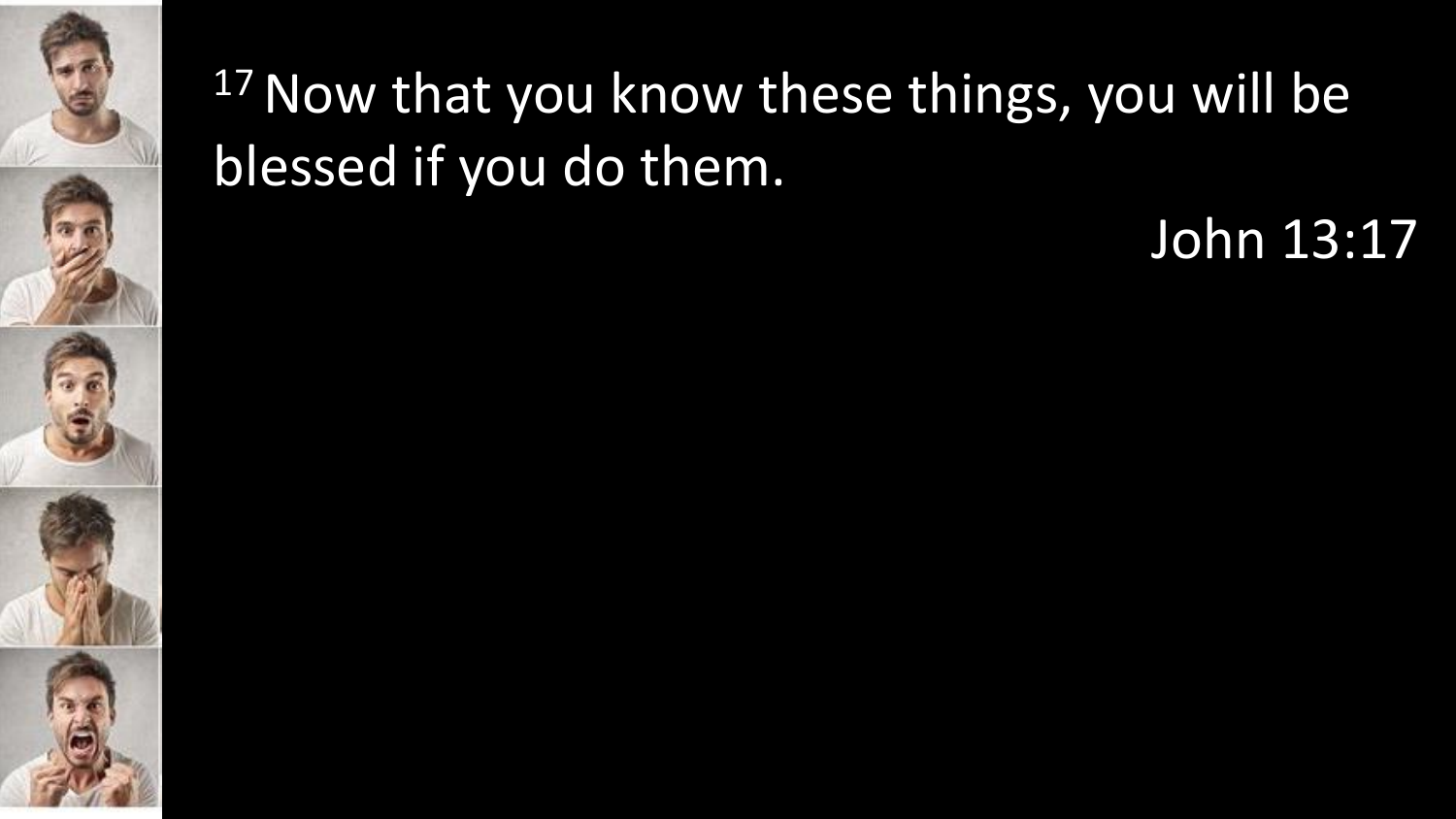





#### Truth

Belief

Behaviour

You don't feel your way into good behaviour…

You behave your way into good feelings

Feelings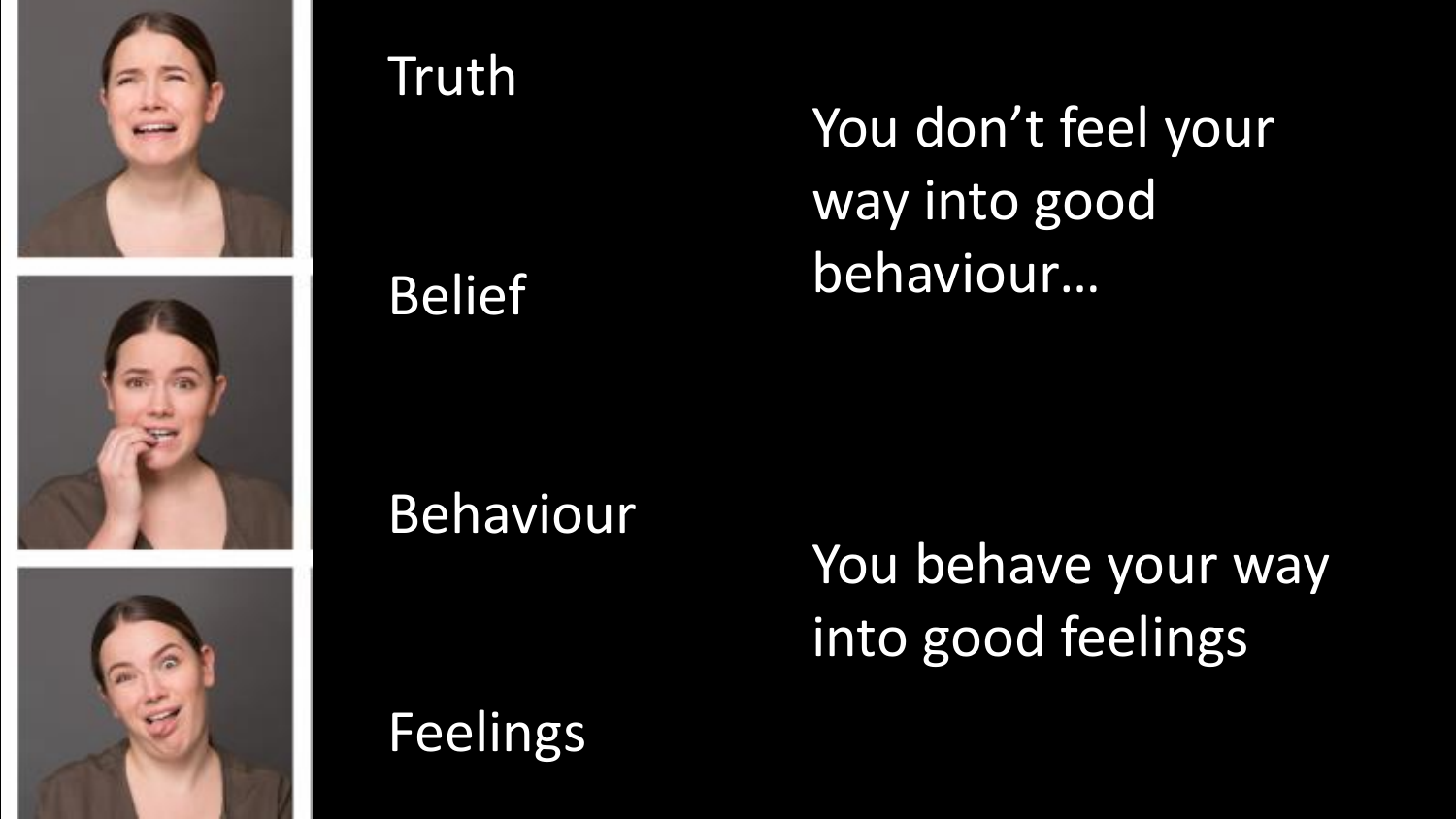<sup>26</sup> 'In your anger do not sin': do not let the sun go down while you are still angry, <sup>27</sup> and do not give the devil a foothold.

Ephesians 4:26-27

<sup>7</sup> Cast all your anxiety on him because he cares for you.

<sup>8</sup> Be alert and of sober mind. Your enemy the devil prowls around like a roaring lion looking for someone to devour.

1 Peter 5:7-8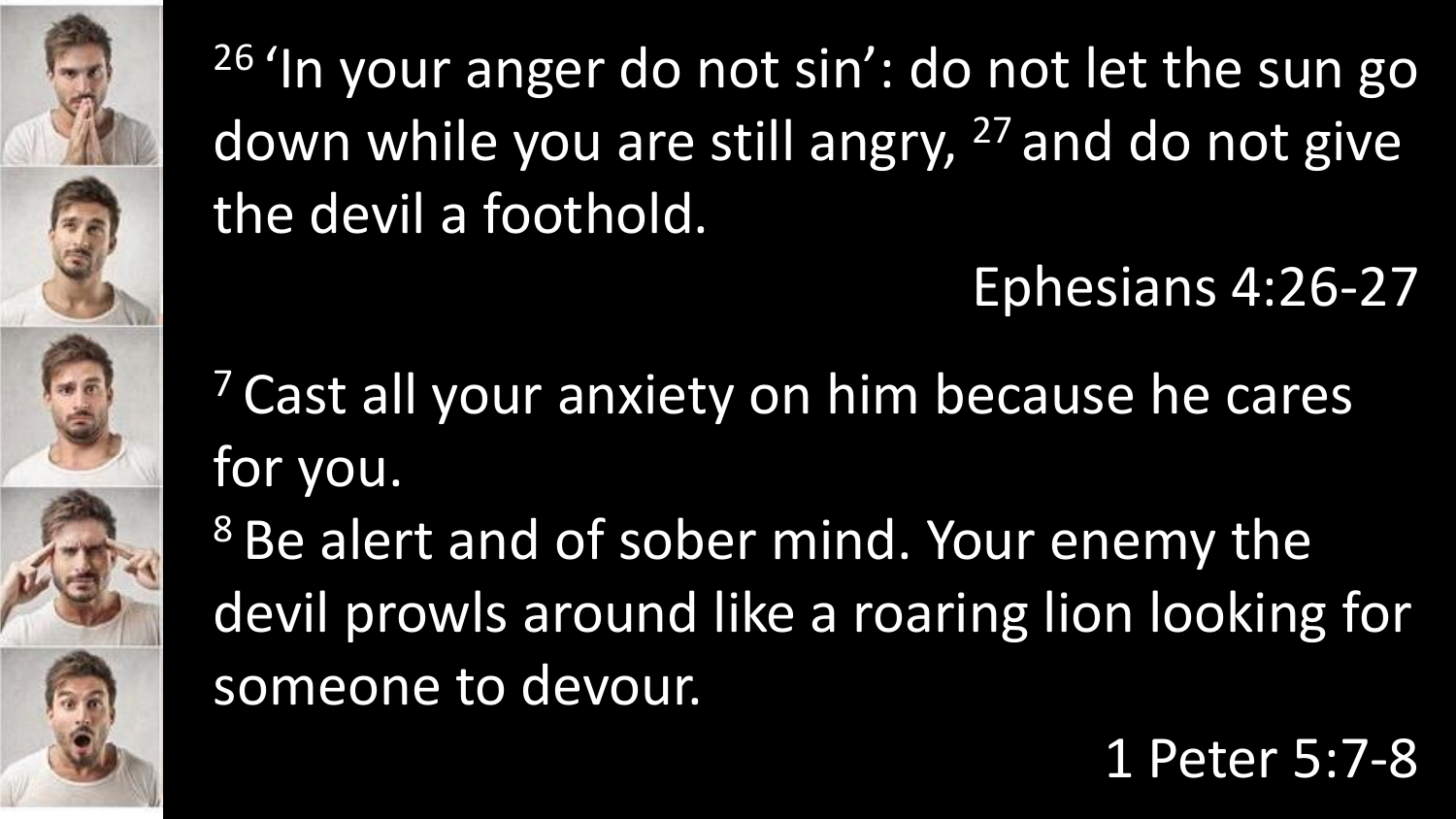





<sup>3</sup> When I kept silent, my bones wasted away through my groaning all day long.

<sup>6</sup> Therefore let all the faithful pray to you while you may be found; surely the rising of the mighty waters will not reach them.

#### Psalm 32:3,6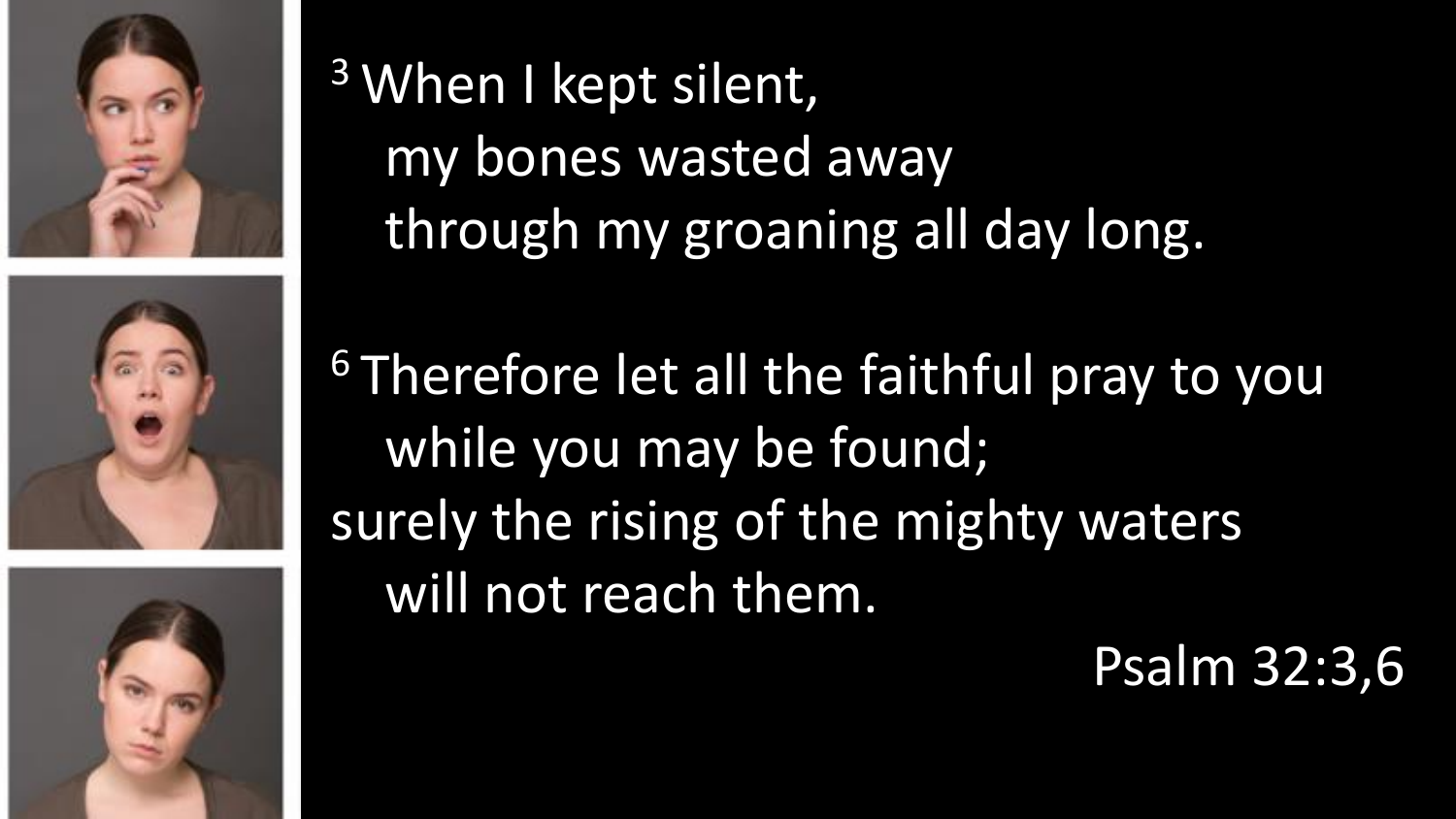

<sup>19</sup> My dear brothers and sisters, take note of this: everyone should be quick to listen, slow to speak and slow to become angry, <sup>20</sup> because human anger does not produce the righteousness that God desires.

James 1:19-20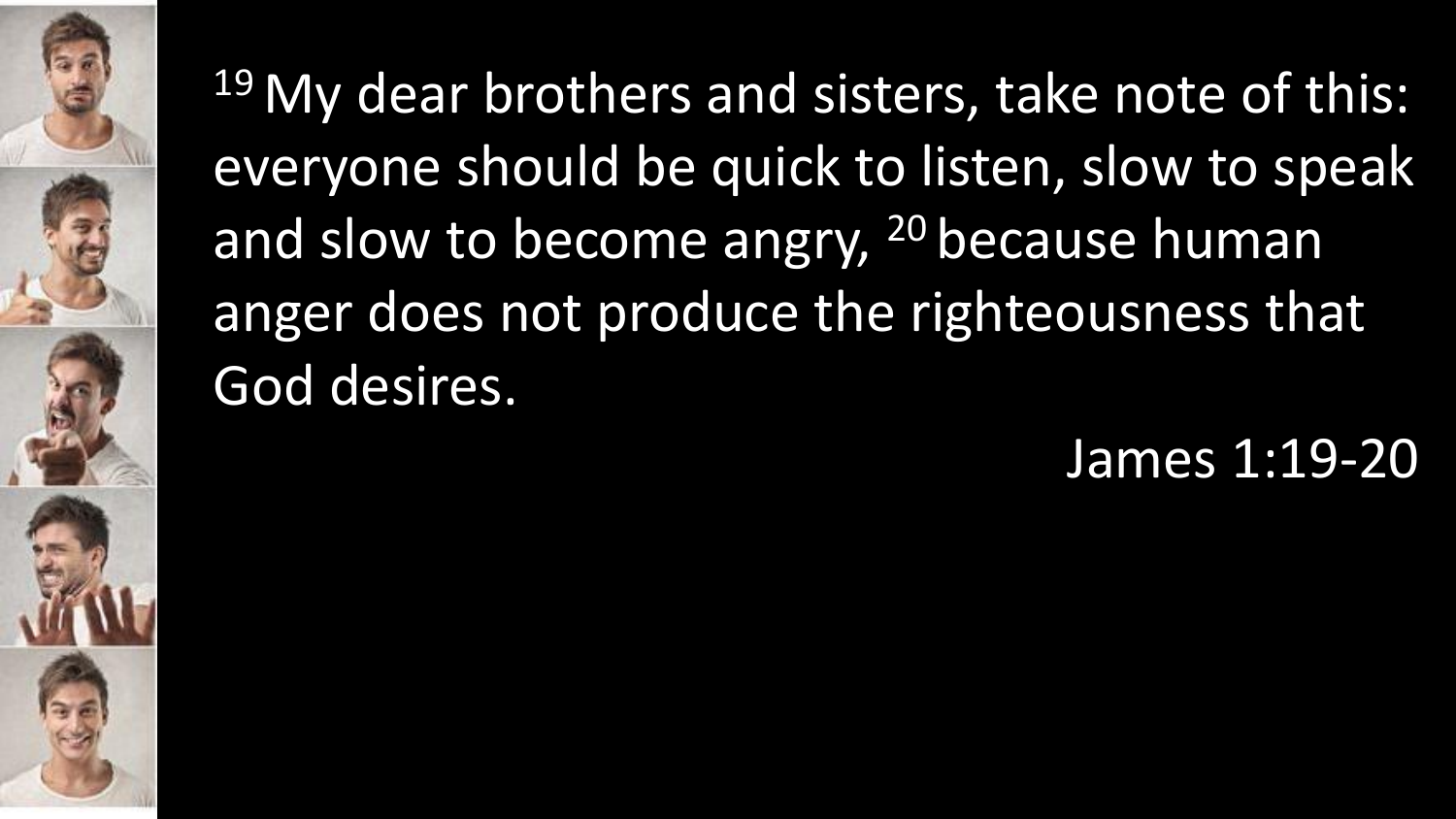





<sup>6</sup> Appoint someone evil to oppose my enemy; let an accuser stand at his right hand.

<sup>7</sup> When he is tried, let him be found guilty, and may his prayers condemn him. <sup>8</sup> May his days be few; may another take his place of leadership.

<sup>9</sup> May his children be fatherless and his wife a widow.

<sup>10</sup> May his children be wandering beggars; may they be driven from their ruined homes.

 $11$  May a creditor seize all he has; may strangers plunder the fruits of his labour.

<sup>12</sup> May no one extend kindness to him or take pity on his fatherless children. <sup>13</sup> May his descendants be cut off, their names blotted out from the next generation.

 $14$  May the iniquity of his fathers be remembered before the LORD; may the sin of his mother never be blotted out.

 $15$  May their sins always remain before the LORD, that he may blot out their name from the earth.

Psalm 109:6-15